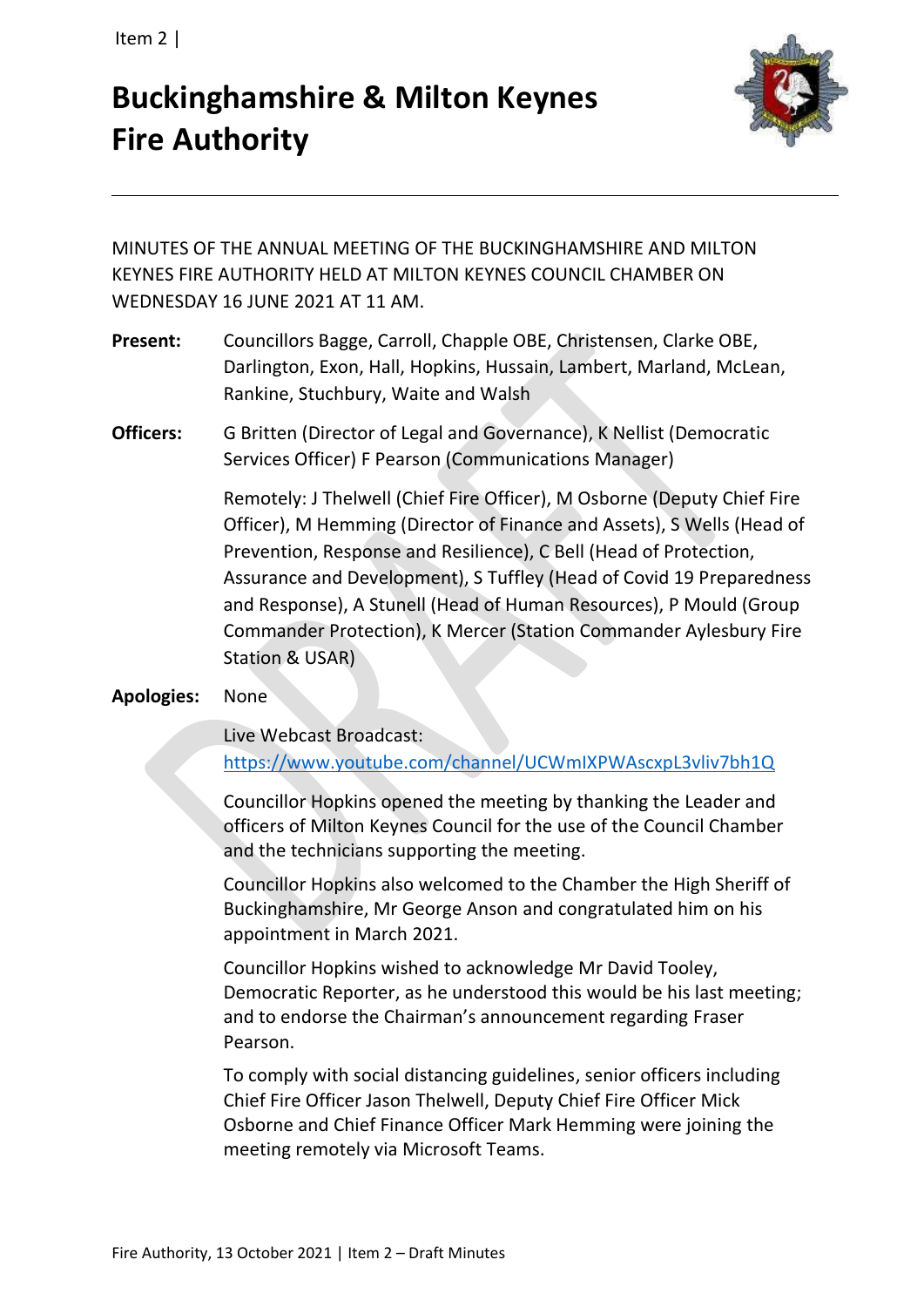#### **FA01 ELECTION OF CHAIRMAN**

(Councillor Hopkins in the Chair)

It was proposed and seconded that Councillor Clarke OBE be elected Chairman of the Fire Authority for 2021/22.

RESOLVED –

That Councillor Clarke OBE be elected Chairman of the Authority for 2021/22.

(Councillor Clarke OBE in the Chair)

Councillor Clarke OBE thanked Members for re-electing her.

## **FA02 APPOINTMENT OF VICE CHAIRMAN**

It was proposed and seconded that Councillor Hopkins be appointed Vice-Chairman of the Fire Authority for 2021/22.

#### RESOLVED –

That Councillor Hopkins be appointed Vice-Chairman of the Authority for 2021/22.

#### **FA03 MINUTES**

RESOLVED –

That the Minutes of the meeting of the Fire Authority held on 17 February 2021, be approved and signed by the Chairman as a correct record.

#### **FA04 DISCLOSURE OF INTERESTS**

Councillor Chapple declared he was in receipt of a firefighter's pension.

## **FA05 CHAIRMAN'S ANNOUNCEMENTS**

The Chairman announced that:

She wished to thank former Members Andrew Cole, Wendy Mallen, Douglas McCall, Tim Mills, Hannah Minns and Liz Walsh for their service on the Authority; and to welcome the four new Members from Buckinghamshire Council, Ralph Bagge, Bill Chapple OBE, Ashley Waite, and Matthew Walsh; and two new Members from Milton Keynes Council, Emily Darlington and Allan Rankine.

The Service was currently undergoing its third inspection by Her Majesty's Inspectorate of Constabulary and Fire & Rescue Services. The current inspection started on 24 May 2021 and is being undertaken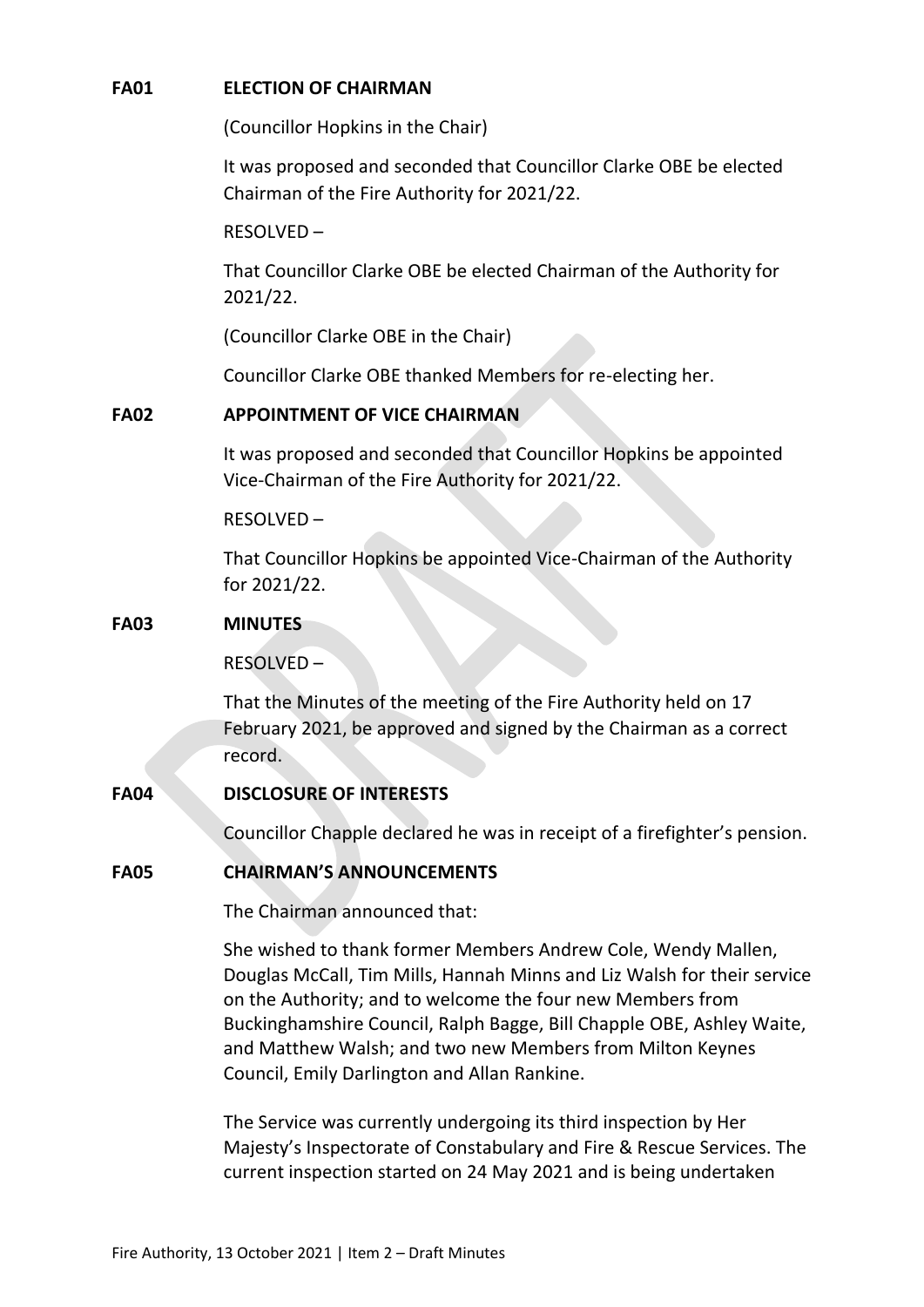virtually, (due to Covid-19 restrictions) over several weeks, concluding in early July. I look forward to receiving our inspection report, which will be published in the Autumn.

After over 25 years in the public sector, Fraser Pearson, Communications Manager is retiring from Buckinghamshire Fire and Rescue Service. Fraser joined from Buckinghamshire County Council, in 2005, when the majority of news was found in print and Facebook had just launched. During his time he has led on getting our safety messages out to the community and promoting the work of the service, from news articles to Twitter posts, with national media often picking up our messages. Fraser's social media posts regularly reach over 20,000 people across Buckinghamshire and Milton Keynes and beyond. On behalf of the Authority, I would like to thank Fraser for his dedicated service to Buckinghamshire Fire & Rescue Service.

The past couple of weeks have seen the Service attend a number of challenging incidents that despite the repeated endeavours of our operational crews, sadly resulted in the tragic deaths of two young males. During the recent Bank Holiday Monday, operational crews were mobilised in the afternoon, to separate water related incidents the first being at Abbotsbrook, Bourne End and the second in Olney. Both incidents involved young males entering the water, which on each occasion attracted a multi-agency response and the deployment of our specialist water rescue teams from Beaconsfield and Newport Pagnell respectively.

The Service works tirelessly to reduce the number of these incidents, through simple safety messaging and supporting the national water safety campaigns, such as the recent National Fire Chiefs Council 'Be Water Aware' campaign, that took place between the 26 April – 2 May 2021. Following these dreadful incidents, water safety messages were again reiterated through our various media platforms, receiving 25,000 views and being shared on 250 occasions.

A further notable incident occurred at the Cressex Business Park, High Wycombe, which involved an industrial property fire. The incident required an operational response from all three fire and rescue services within the Thames Valley, with ten pumps and two aerial appliances required to bring about its safe and controlled resolution. The fire developed extremely quickly, which meant the chances of saving the effected industrial units were unlikely. Therefore, firefighting operations concentrated on mitigating the spread of fire to adjacent premises. Perhaps unsurprisingly this incident generated significant interest with more than 4,000 visits to the page about the incident on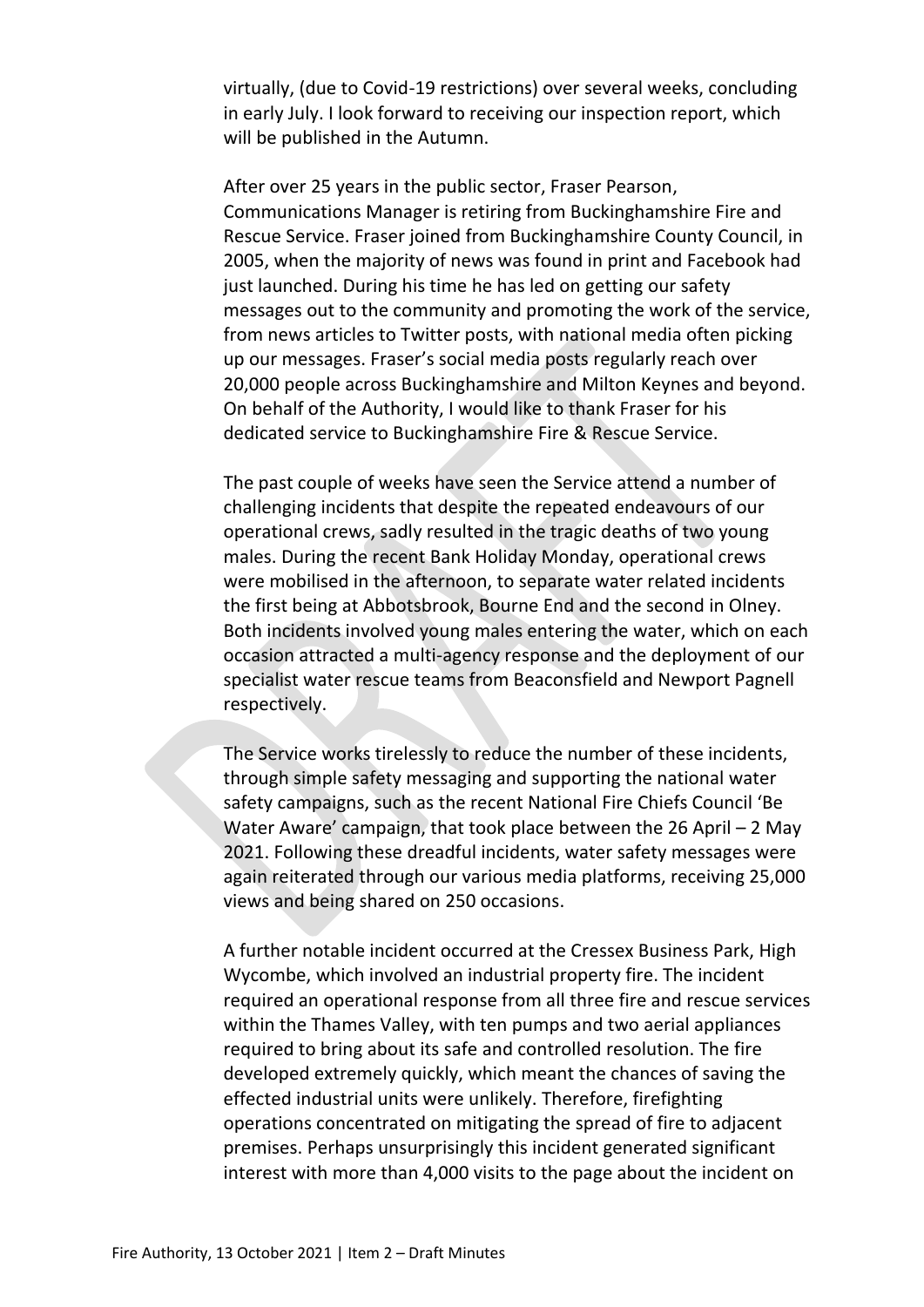the BFRS website and 17,000 website visits overall (more than seven times our daily average).

#### **FA06 MEMBERSHIP OF THE AUTHORITY**

The Authority noted that the following Members had been appointed by the Constituent Authorities to serve on the Fire Authority for 2021/22:

Buckinghamshire Council (11)

Councillors Bagge, Carroll, Chapple OBE, Christensen, Clarke OBE, Hall, Hussain, Lambert, Stuchbury, Waite and Walsh

Milton Keynes Council (6)

Councillors Darlington, Exon, Hopkins, Marland, McLean and Rankine

#### **FAO7 COMMITTEE MATTERS**

(a) Local Government and Housing Act 1989 and Local Government (Committees and Political Groups) Regulations 1990

The Authority notes that the allocation of seats on the Authority was:

| (i)   | <b>Conservative Group:</b> | 11 seats | (64.70%) |
|-------|----------------------------|----------|----------|
| (ii)  | Liberal Democrat Group:    | 3 seats  | (17.65%) |
| (iii) | Labour Group:              | 3 seats  | (17.65%) |

(b) Committee Matters – Committee Appointments

#### RESOLVED –

That the following Committees be appointed and seats be allocated, as follows:

- (a) Executive Committee (8 Members):
	- (i) Conservative 5 seats
	- (ii) Liberal Democrats 2 seats
	- (iii) Labour 1 seat
- (b) Overview and Audit Committee (9 Members):
	- (i) Conservative 6 seats
	- (ii) Liberal Democrats 1 seat
	- (iii) Labour 2 seats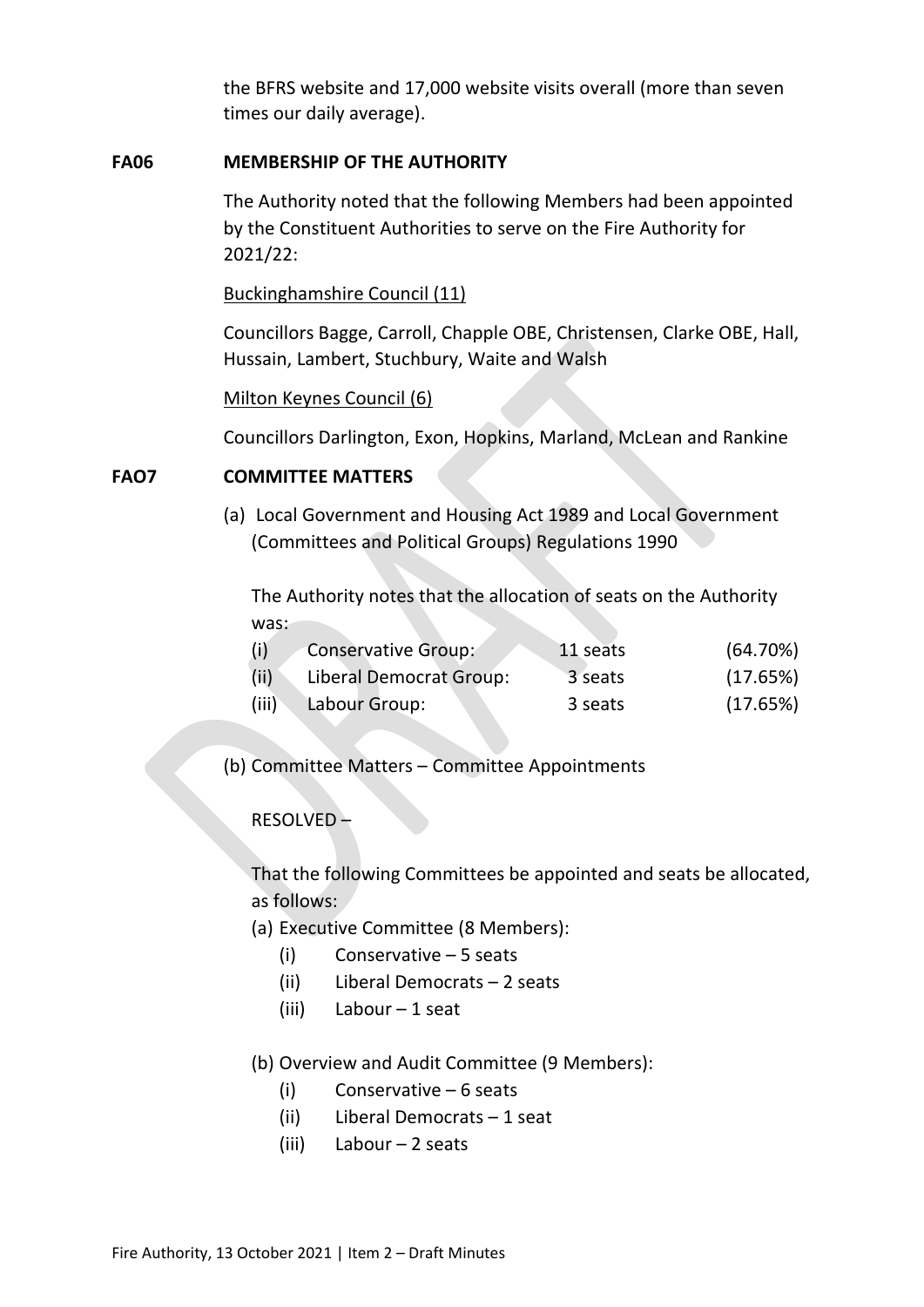RESOLVED –

1. That the following Members be appointed to the Executive Committee:

> Councillors Christensen, Clarke OBE, Hall, Hopkins, Lambert, Marland, McLean and Walsh in accordance with the Group Leaders wishes.

2. That the following Members be appointed to the Overview and Audit Committee:

> Councillors Bagge, Carroll, Chapple OBE, Darlington, Exon, Hussain, Rankine, Stuchbury and Waite in accordance with the Group Leaders wishes.

(c) Standing Orders for the Authority and its Committees The Director of Legal and Governance advised Members that at a meeting of the Executive Committee in March 2021, the Chairman agreed to an amendment of the procedural standing orders. The proposed amendment introduced an opportunity for the Chairman to invite officers to provide updates on actions committed from proceeding meetings. Also, the opportunity had been taken to delete from the agenda order receiving the minutes of the standing committees.

RESOLVED –

That the amendments to the Standing Orders for the Authority and its Committees be approved.

# **FA08 CALENDAR OF MEETINGS**

The Authority considered proposed dates for its meetings and meetings of its committees during 2021/22.

## RESOLVED –

- 1. That meetings of the Authority me held on Wednesday 13 October 2021, Wednesday 8 December 2021, Wednesday 16 February 2022 and Wednesday 15 June 2022, all at 11 am.
- 2. That meetings of the Executive Committee be held on Wednesday 14 July 2021, Wednesday 15 September 2021,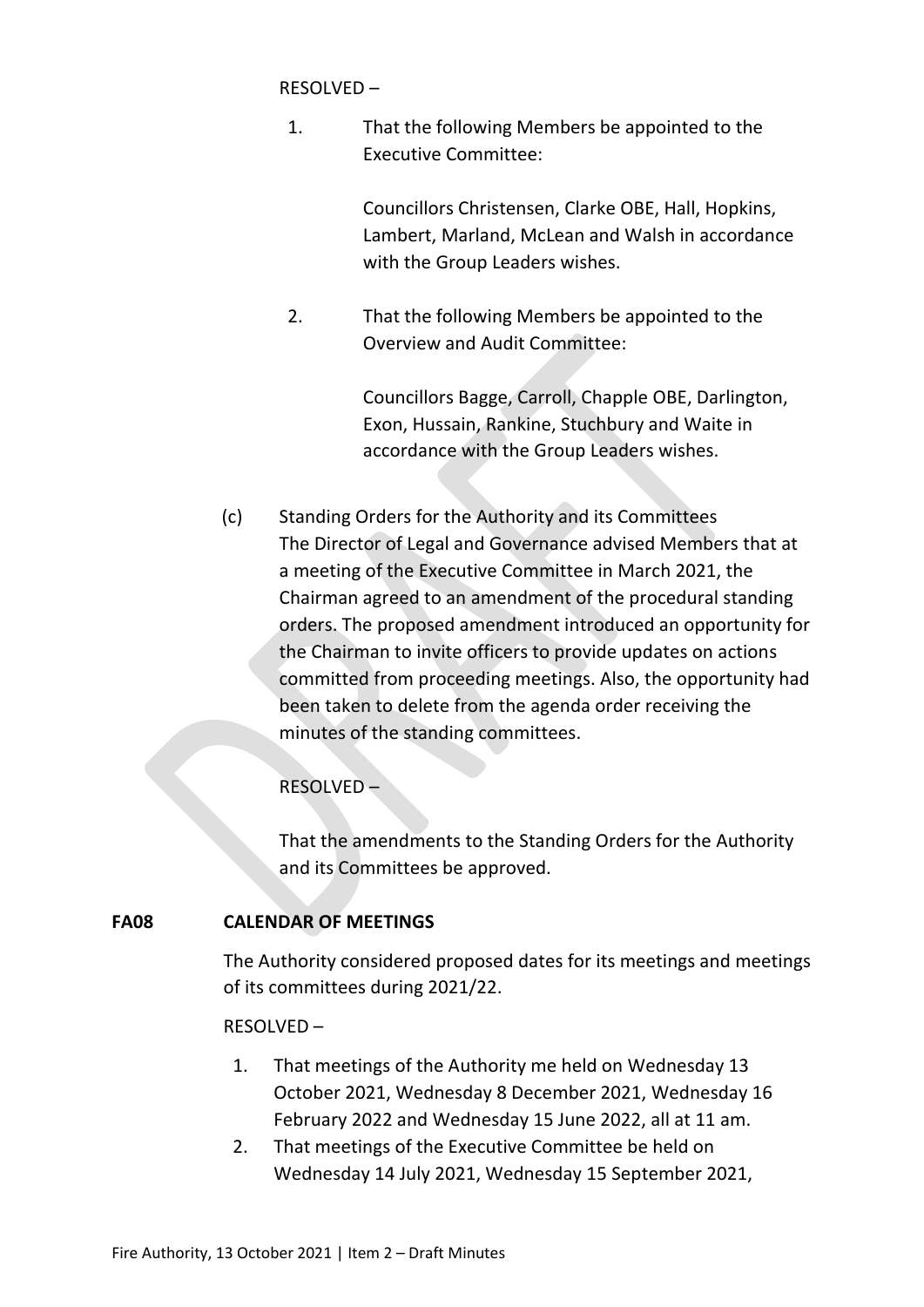Wednesday 17 November 2021, Wednesday 9 February 2022 and Wednesday 23 March 2022, all at 10 am.

3. That meetings of the Overview and Audit Committee be held on Wednesday 21 July 2021, Wednesday 10 November 2021 and Wednesday 16 March 2022, all at 10am.

### **FA09 APPOINTMENT OF REPRESENTATIVES TO OUTSIDE BODIES**

The Authority considered the appointment of representatives to outside bodies having received nominations which were seconded:

## RESOLVED –

- 1. That Councillors Clarke OBE and Hopkins be appointed to attend the Local Government Association Annual Conference.
- 2. That Councillor Clarke OBE be appointed as the Authority's representative (and Councillor Hopkins as the Standing Deputy) to the Local Government Association Fire Commission.
- 3. That Councillors Clarke OBE and Hopkins be appointed as the Authority's representatives to the Local Government Association Annual Fire Conference.
- 4. That Councillors Clarke OBE and Hopkins be appointed as the Authority's representatives to the Combined Fire Authorities Conference.
- 5. That Councillors Clarke OBE and Lambert be appointed as the Authority's representatives on the Thames Valley Fire Control Service Joint Committee.
- 6. That Councillors Carroll and Hopkins be nominated as substitute members of the Thames Valley Fire Control Service Joint Committee.

## **FA10 LEAD MEMBER RESPONSIBILITIES**

That Members be appointed as Lead Members for 2021/22 as follows having received nominations which were seconded:

#### RESOLVED –

| Responsibility                                          | Lead Member                  |  |
|---------------------------------------------------------|------------------------------|--|
| Service Delivery, Protection and                        | <b>Councillor Clarke OBE</b> |  |
| Collaboration                                           |                              |  |
| People, Equality and Diversity and   Councillor Lambert |                              |  |
| Assurance                                               |                              |  |
| Finance and Assets, Information                         | <b>Councillor Hopkins</b>    |  |
| Security and IT                                         |                              |  |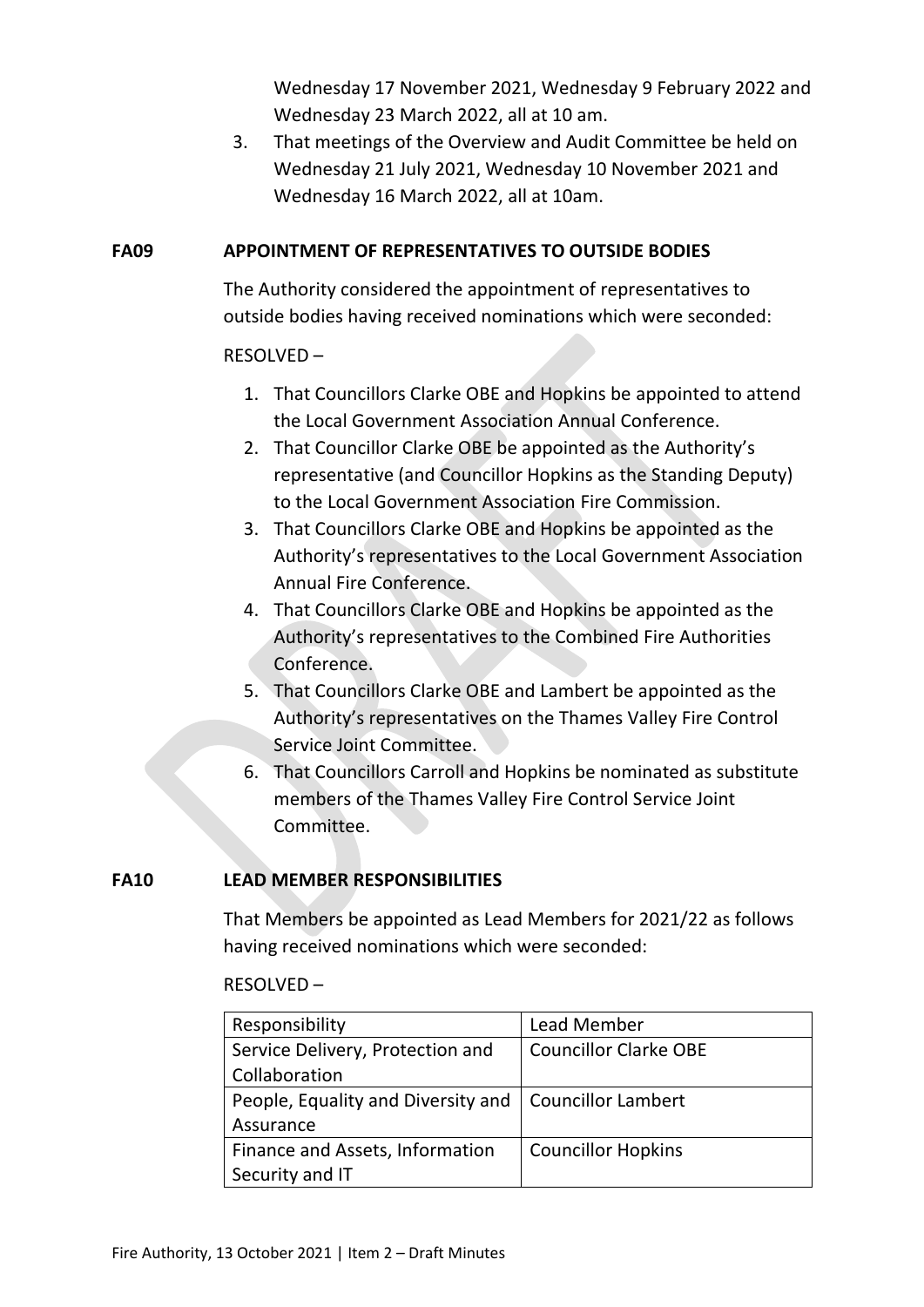| Health and Safety and Corporate   Councillor McLean |  |
|-----------------------------------------------------|--|
| <b>Risk</b>                                         |  |

# **FA11 2020-2025 CORPORATE PLAN: YEAR 1 PROGRESS REVIEW AND UPDATE**

The Chairman advised Members that this was a review of progress made over the first year of the five-year Corporate Plan that was approved at the Annual Meeting in June last year. In light of the ongoing impact of the Covid-19 pandemic, officers had also taken the opportunity to refresh and streamline the programme of activities that would be undertaken over the remaining four years of the plan in pursuit of the Strategic Objectives.

The Corporate Planning Manager advised Members that for each item of the original plan approved last year, the report showed what had been completed during the first year of the plan and also provided a status report for the remaining items using the RAG system. Of the 47 projects and workstreams set out in the plan, 12 had been completed or were now embedded as 'business as usual', 11 were amber, which meant they were slightly behind but recoverable and in some instances this was due to the impact of Covid-19. 20 were green and 4 were without a RAG status marked N/A as they were not due to commence during the first year of the plan. There was an error at item SE2.1, it was marked green but colour coded amber.

The Corporate Planning Manager advised that the last part of appendix 2 reported on the outcome of the streamlining exercise carried out by the Senior Management Team, consolidating items that were thematically similar and/or had strong interdependencies. The biggest change related to ongoing work on the evaluation of risk in the community, operational resourcing, the people related themes and property had been consolidated into a single item. The document had also been updated to reflect the latest financial projections that were reported to the Authority in February 2021.

In addition, as Members were aware, the Service was currently under inspection by HMICFRS. This was the second full inspection of the Service, the first having been carried out in 2019 and Members would have seen that the Corporate Plan included 'areas for improvement' identified by the Inspectorate in their report on their findings. The findings of the current inspection should be available towards the end of the year, and these would be reviewed, and the plan potentially update again.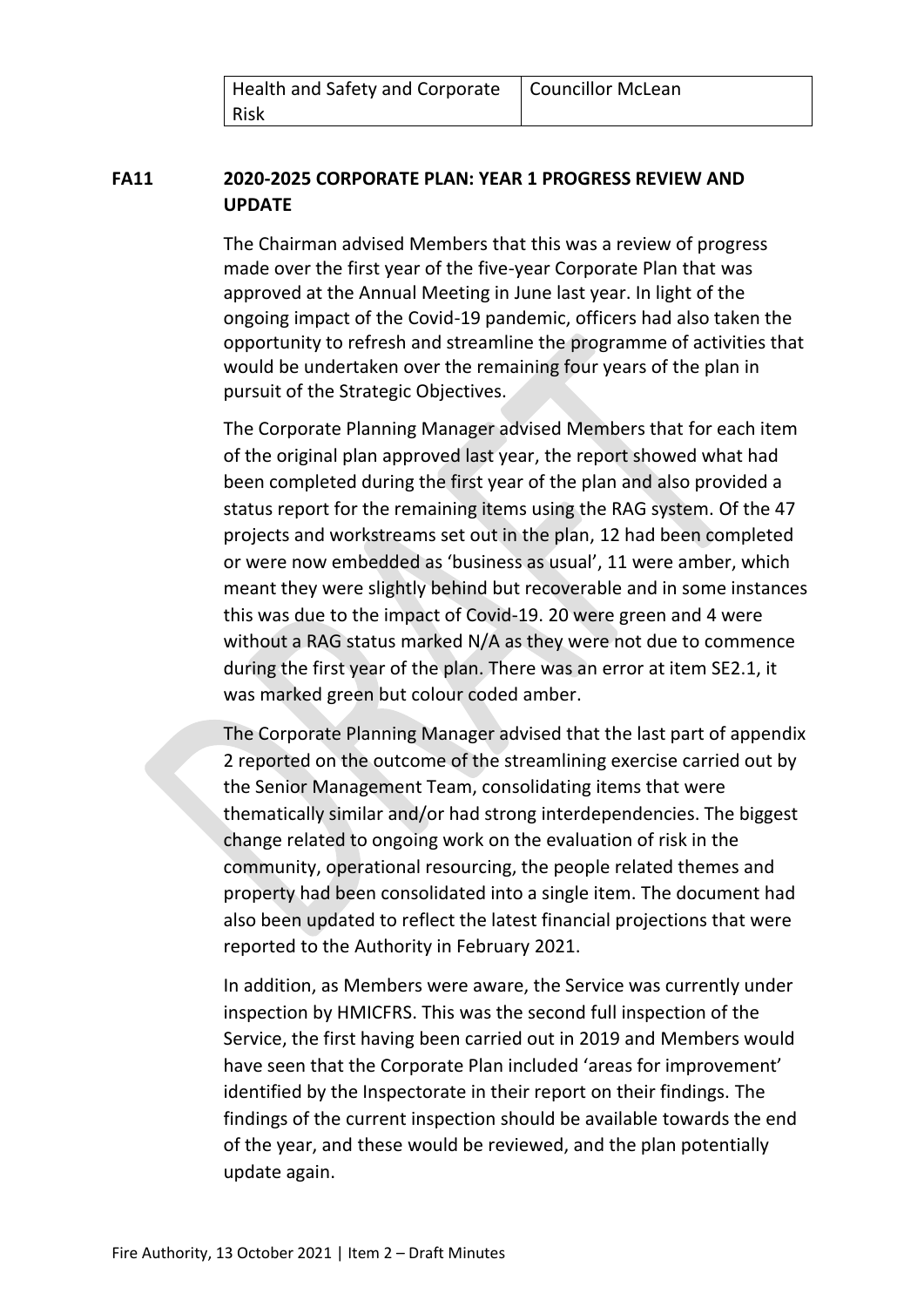A Member asked that because of the current financial situation, if it was the plan to bring forward holding a referendum or would the Authority be looking at other means of raising finances. He was advised by the Director of Finance and Assets that although it was a challenging financial outlook since the budget was set in February 2021, the Authority had received some positive financial news around business rates projections. The plan was to bring an update to Members on the annual financial strategy over the coming months to look at potential options for savings, whether the Authority chooses to borrow and other options available. As advised by the Chairman, the Authority continued to lobby Government to increase the referendum limit, but as Members would recall, a referendum reserve was agreed, so there was money set aside if it was needed.

A Member asked if the environmental and global impact could be added to the Corporate Plan and was advised that this area was in the Public Safety Plan and addresses issues around climate under civil contingencies. Although flooding wasn't specifically referenced in the Corporate Plan, there were regular reviews of the Authority's capabilities in light of the risks that were faced.

A Member was pleased to see under 'SE3.1 Civil emergencies' a mention of electric vehicles and the Deputy Chief Fire Officer advised that infrastructure for electric vehicle charging was already in place at the Blue Light hub and the service was also looking at other sites. The technology was not there yet for fire appliances, but the Authority was certainly looking at the rest of the fleet.

#### RESOLVED –

That the 2020-2025 Corporate Plan Progress Review and Update be approved.

## **FA12 EQUALITY, DIVERSITY AND INCLUSION OBJECTIVES 2020-2025 YEAR ONE UPDATE**

The Lead Member for People, Equality and Diversity and Assurance introduced the report and advised Members that the service took its responsibility for people, equality and diversity and assurance very seriously; and this work had been undertaken over a number of years both internally and collaboratively with other local fire and rescue services and nationally with other fire related organisations. The strategic enablers within the Corporate Plan, show some of the projects and their rag status.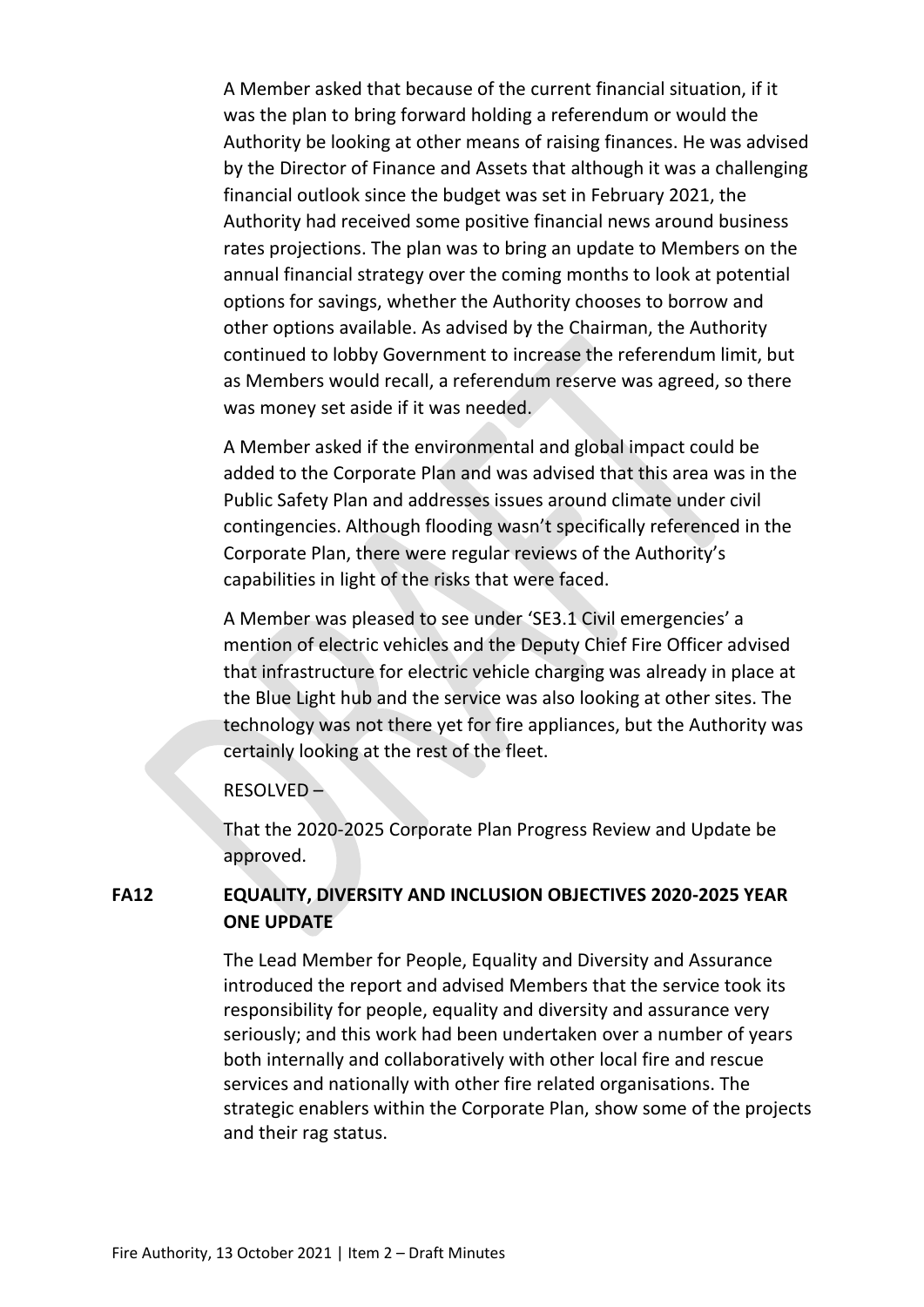As previously mentioned, the last HMICFRS inspection rating for People was good. The Lead Member thanked the Deputy Chief Fire Officer for his strategic guidance, the Head of Human Resources and the members of the Equality, Diversity and Inclusion (EDI) Group. All members of the EDI group were volunteers from the organisation, who had put thought into how the Service could reflect the needs and wants not only of its own staff, but also that of the communities it served.

The Head of Human Resources advised Members that in June 2020 the Authority approved the overarching EDI Objectives 2020 to 2025 and the refreshed six, twelve and eighteen-month tangible objectives which were set out against elements of the Authority's core values, diversity, service to the community, improvement and people.

Appendix 1 provided an introduction to the statutory duties outlined by the prevailing legislation, the overarching objectives and a summary of EDI headlines. The EDI group were engaged and had taken ownership of actions to ensure that EDI was embedded into the service. In the 2019 HMICFRS report, EDI was assessed under the 'People' pillar, and was deemed 'Good.' The January 2021 HMICFRS Pandemic report stated, 'staff wellbeing was a clear priority.' The People Strategy approved at the October 2020 Authority meeting was refreshed to ensure it was fully reflective of the 2020–2025 Corporate Plan. The strategy detailed the Service's vision, values, aim and key areas.

The Head of Human Resources advised Members that community engagement was progressing through new ways of working including the following - virtual presentations to community groups; a series of talks simultaneously translated into Urdu; engagement through the new Community Boards across Buckinghamshire; delivery of food parcels to families identified by Social Care Welfare visits; virtual school and uniformed group visits; fire and wellness visits to high-risk occupants; virtual on-call awareness evenings and interviews, which moved to socially distanced, covid secure interviews when restrictions allowed; participation in virtual LGBTQ+ Pride webinars on hate crime; trans awareness to trans acceptance and positive action.

The Head of Human Resources advised Members that Appendix 2 showed the six, twelve and eighteen-to-twenty-four month objectives, where progress had been made, what has been completed and where objective timescales had been reviewed. The EDI group continued to make strong progress against these objectives. The objectives had been extended to twenty-four months to ensure they reflected the refreshed Corporate Plan and HMICFRS priorities where EDI was a key area.

A Member asked about the disability internship and if it would be funded and was advised that the service was only at the first stage of the process, further information on costs and whether there was any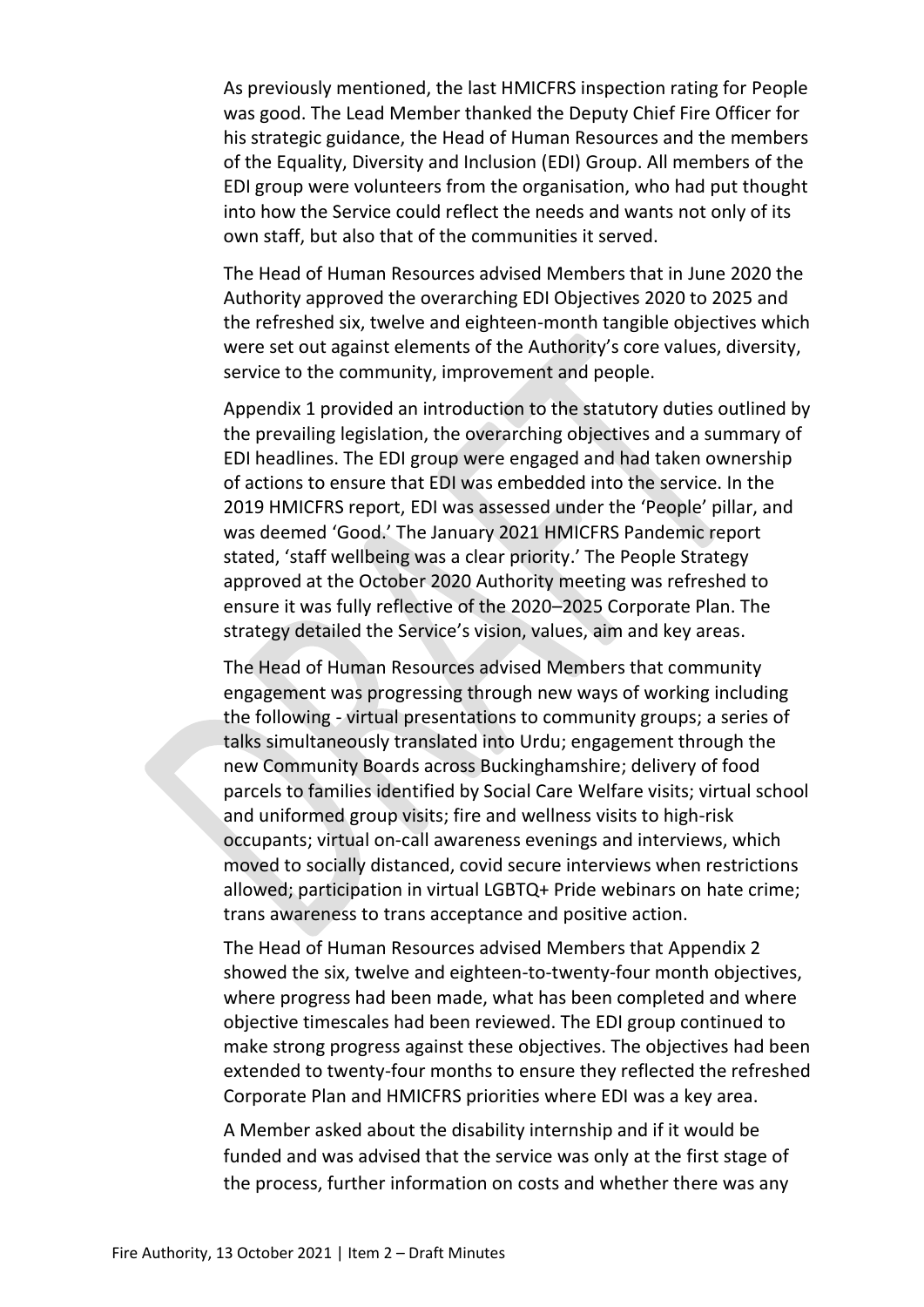funding available needed to be discussed and a report would come back to the Authority in due course.

A Member asked what it meant by 'investigate the need for a driving licence' in Appendix 2 and was advised that this was something discussed by the EDI Group, currently it was a requirement for operational staff to have a driving licence. Looking at the barriers, potentially financially, for people being recruited who could not necessarily afford driving lessons.

A Member asked in Appendix 3 if the numbers could be added, not just percentages, and was advised that they would be added.

#### RESOLVED –

- 1. that the contents of the report, EDI objectives for 2020-2025 in Appendix 1 and EDI workforce data in Appendix 3 be noted;
- 2. the revised six, twelve and eighteen to twenty-four month objectives in Appendix 2 be approved.

## **FA13 PROTECTION UPDATE AND POLICY STATEMENT**

The Group Commander Protection advised Members that the report was split into two areas. One was the quarterly update on the Protection Team's progress against the Building Risk Review and Protection Uplift programmes, and the other was the revised Protection Policy Statement. Contained within Appendix A was the refreshed Protection Policy Statement, this was shortened and in line with the Regulators Code. It set out the Authority's commitment to support Responsible Persons where appropriate and take the proportionate level of enforcement action where required.

The Group Commander Protection advised Members that following approval, the aim was to publish the Protection Policy Statement on the external website. Appendix B related to the Building Risk Review progress, based on activity submitted through the National Fire Chiefs Councils Tymly portal. Officers had reported back on 50 premises and were on target to complete this work by mid-July 2021. The other appendices gave information on current activities being undertaken. Also, a question was raised at the last Authority meeting regarding premises figures provided by the Home Office, compared to those held by the Service. A comparison could be seen at Appendix E. Additional grant funding had now been allocated to UK fire and rescue services for 2021/ 22. This Service had been allocated £195,925.69, fifty per cent of which had already been received, with the subsequent fifty per cent to be received in March 2022, subject to a number of criteria being met.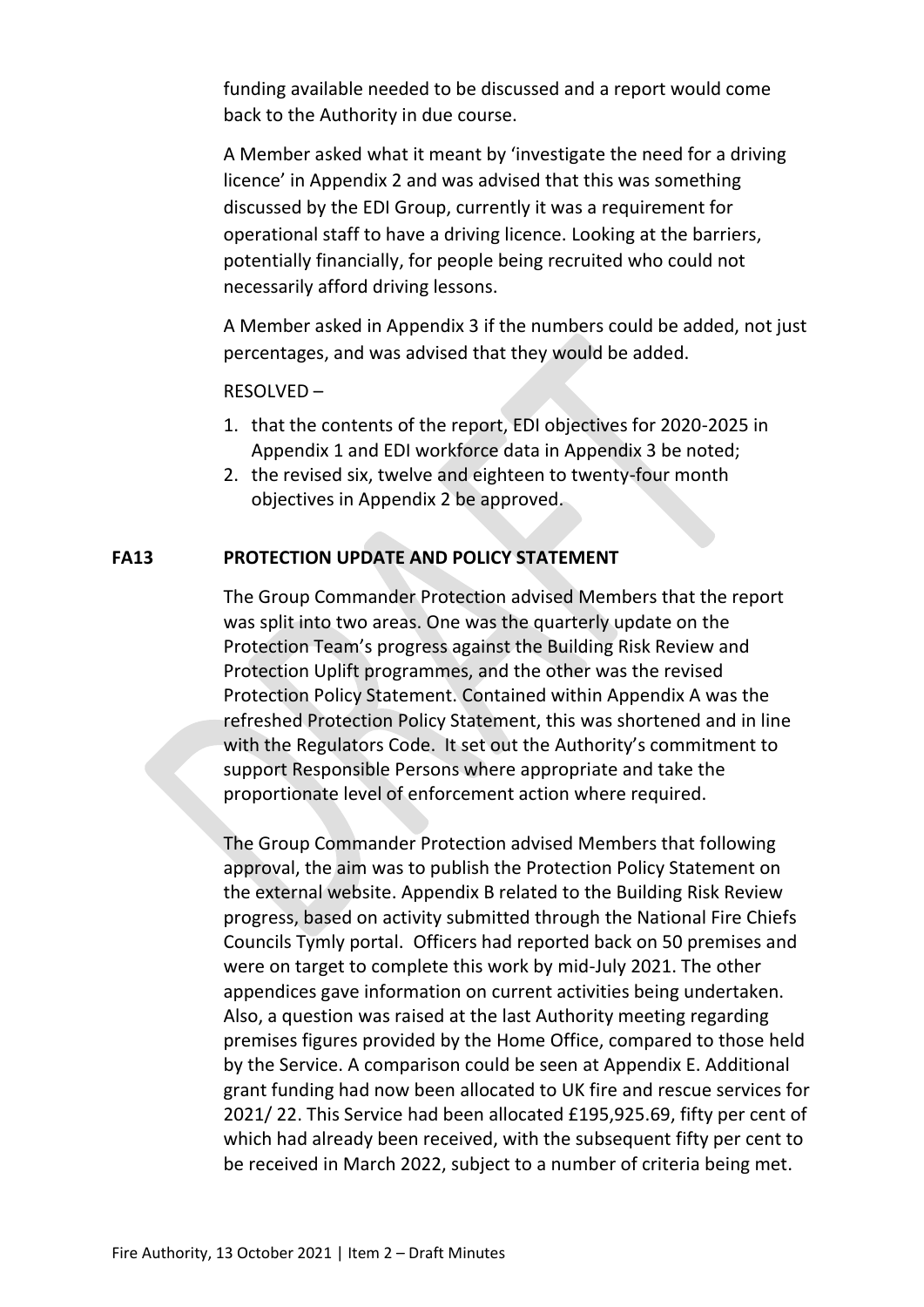The Chairman asked Councillor Marland in his capacity as Leader of Milton Keynes Council to explain to Members what was being done in Milton Keynes. Councillor Marland advised that Milton Keynes Council had undertaken an Article 4 Direction in central Milton Keynes to remove permitted development rights for office conversions from business and commercial premises into residential; concerns included fire safety as when work was undertaken to change the internal modelling of a building, it may compromise the original fire safety and protection within the building.

#### RESOLVED –

That the Building Risk Review (BRR) update be noted, and the draft Protection Policy statement be approved.

#### **FA14 USAR TRAINING FACILITY AT AYLESBURY**

The Station Commander Aylesbury and USAR advised Members that the Urban Search and Rescue (USAR) programme was established following the 9/11 attack on New York in 2001. USAR formed part of the Government's New Dimension programme, which sought to enhance the capability to allow certain fire and rescue services to respond to a range of major emergencies. these could include acts of terrorism, natural disasters, incidents involving large scale transport collisions or attacks on national infrastructure. Aylesbury Fire Station was proud to be part of the national network of 20 bases for the people, vehicles and equipment needed to provide this National Resilience capability. To ensure staff were well equipped and trained to provide this enhanced technical rescue capability, crews were expected to engage in a wide range of additional training that was above and beyond that of the standard frontline firefighter.

The Station Commander Aylesbury and USAR advised Members that the Service needed to be able to demonstrate best value to the communities and to the Home Office who provide additional funding on an annual basis for delivering this capability. The inclusion of a USAR training facility at Aylesbury would not only assist in demonstrating best value but would also ensure the USAR crews were trained and prepared to the same level of other USAR crews nationally. The benefits to be had from the inclusion of the training facility were separated into three main areas:

Invest to Save - the financial cost to the Authority for providing the USAR capability could be significantly reduced if training could be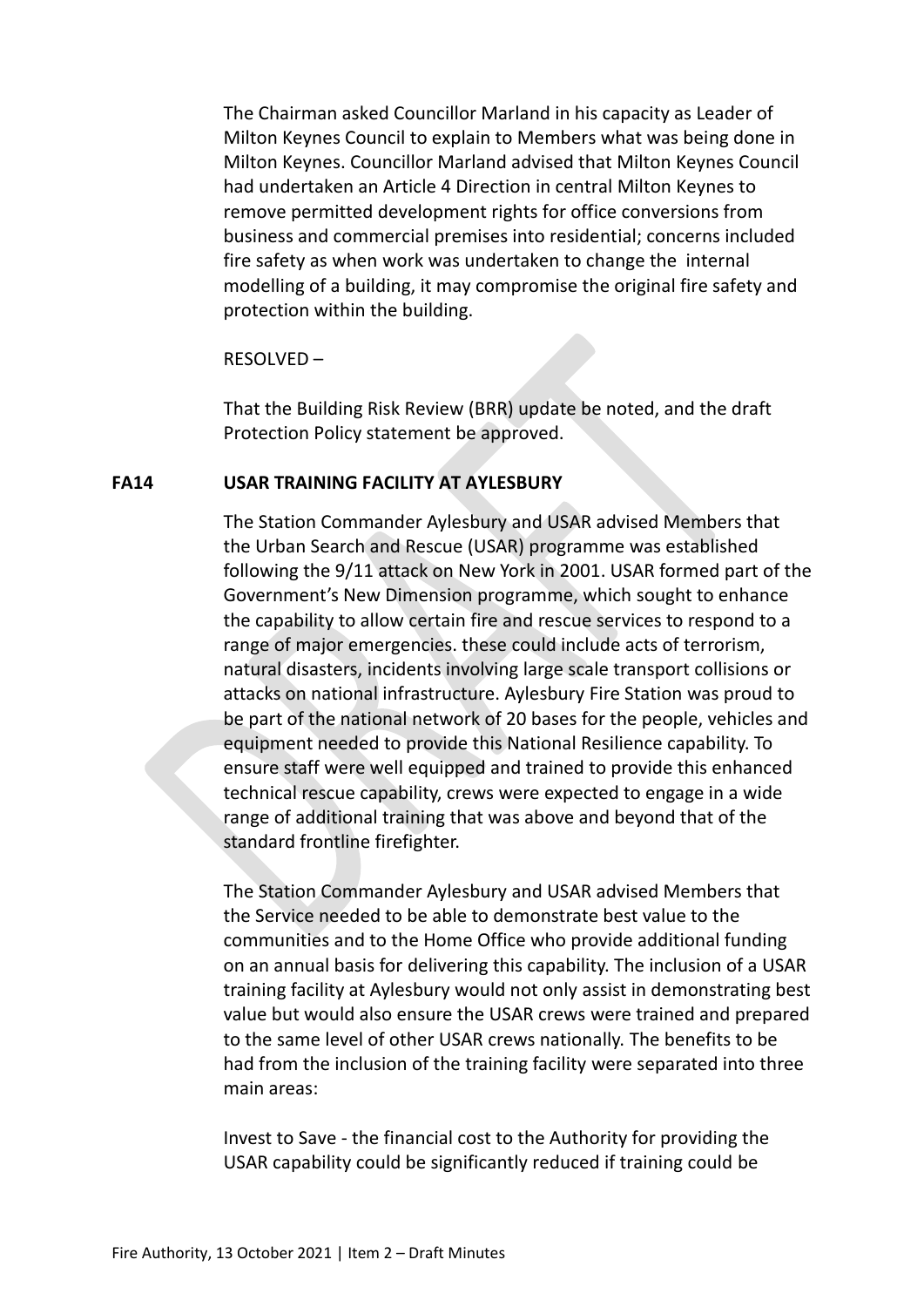undertaken in house and on site. This would result in £10,800 savings in relation to current annual training costs. In addition to this, it would reduce overtime and bank cover costs;

Invest to Protect – having a dedicated training facility at the same location as the USAR crews would allow for a much higher frequency of training, ensure staff were safer whilst demonstrating the Authority's commitment to the health, safety and wellbeing of its employees;

Invest to Secure – A USAR specific training facility at Aylesbury would help demonstrate the Authority's commitment to the National Resilience Assurance Team (NRAT) for providing the capability. The provision of a rig at Aylesbury would also provide an opportunity for the Authority to demonstrate to NRAT that funding provided to support and purchase USAR specific training facilities had been effectively utilised.

A Member asked what were the expected lifespan of the USAR training rig and the ongoing maintenance and inspection costs and was advised that the maintenance costs would be 1 to 2 percent of the budget (£2k- £3k) and the equipment had a lifespan of twenty five years.

A Members asked whether the government had a plan to streamline USAR and would it affect this Authority, the Chairman advised that the investment in equipment showed government that the Authority wanted to keep USAR.

The Deputy Chief Fire Officer advised that the 'New Dimensions' review was currently underway, the government was currently replacing the DIM (detection investigating and monitoring) vehicles for hazardous materials and other areas around high-volume pumping. USAR would be looked at in 2024. The current view was that the asset refresh would take place and this training rig would put us in a stronger position and enhance our position nationally.

The Chairman advised Members that when Covid-19 restrictions allowed, there would be a Members visit to USAR which she hoped they would all attend.

RESOLVED –

That the business case be approved.